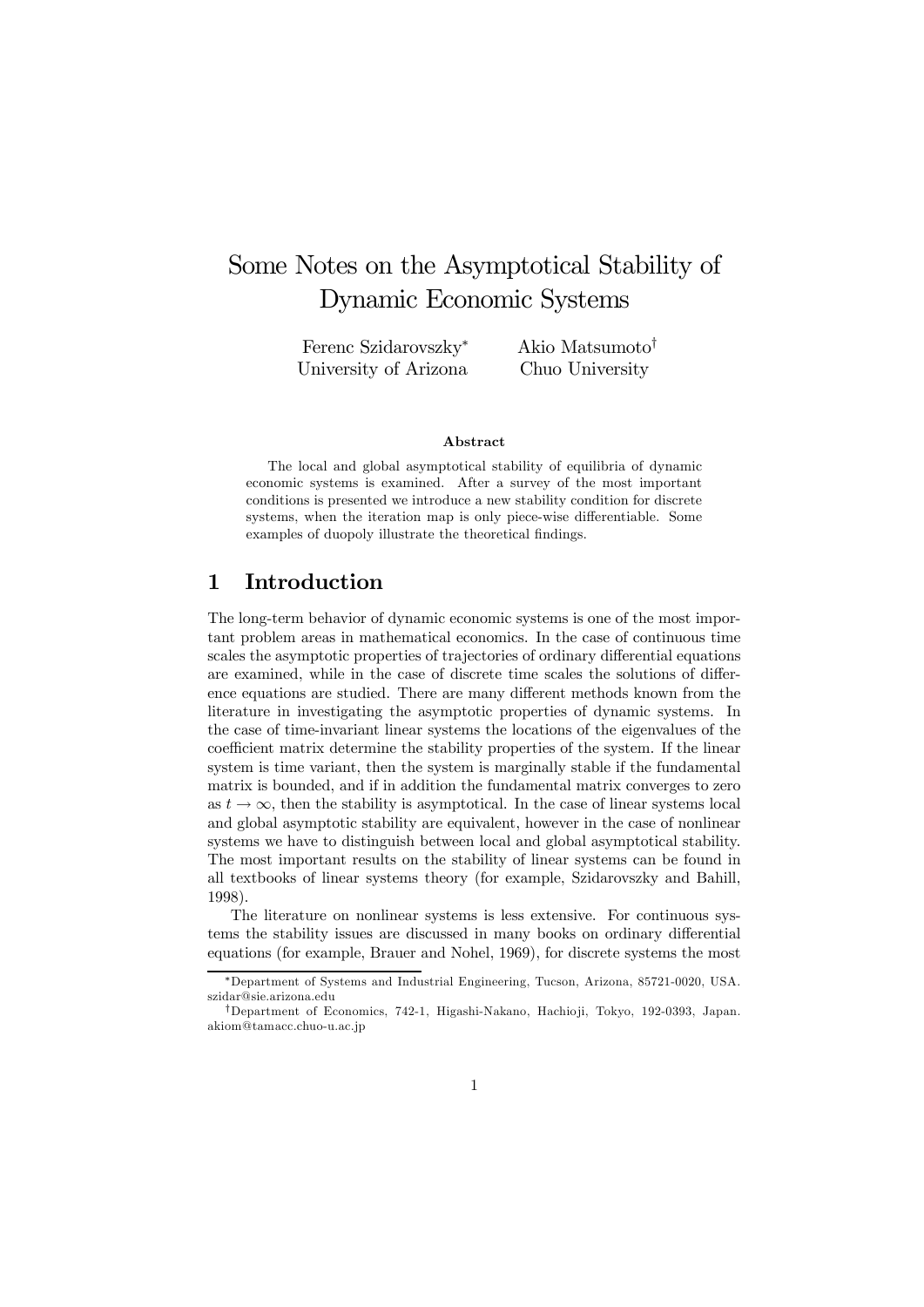relevant results are discussed, for example, in Gandolfo (1971), and La Salle (1976).

The asymptotical stability of nonlinear systems can be examined by several methods. The most common methodology is based on the different applications of the Lyapunov method. This approach is very useful in many cases however finding an appropriate Lyapunov function is usually a difficult problem, and the failure of finding a Lyapunov function does not prove the instability of the system. Local asymptotic stability can be shown by locating the eigenvalues of the Jacobian or by bounding the norm of the Jacobian at the equilibrium. There was an intensive research on extending the local asymptotical stability conditions into global stability and relaxing the sufficient conditions as much as possible. Parthasarathy (1983) gives an excellent background of this problem area in the continuous case, and Cima et al. (1999) discuss its discrete time scales counterpart.

In the classical mathematical literature there are several alternative stability conditions which guarantee global asymptotical stability of dynamic systems. More recent publications introduce more simple and more general stability conditions which could be very useful in economic studies.

In this paper we will give a brief overview of the current state of this research field. We will also present an extension of stability conditions to discrete system with piece-wise differentiable maps.

### 2 Stability conditions using norms

Consider first the one-dimensional discrete system

$$
x(t+1) = f(x(t))
$$

where  $f : \mathbb{D} \to \mathbb{R}$  is a continuously differentiable function and  $\mathbb{D}$  is a (finite or infinite) interval. Let  $\bar{x} \in \mathbb{D}$  be a fixed point of map f, that is,  $\bar{x} = f(\bar{x})$ . The following results are well known from numerical analysis:

- **Fact 1.** Assume that  $|f'(\bar{x})| < 1$ , then  $x(t) \to \bar{x}$  as  $t \to \infty$  if  $x(0)$  is selected sufficiently close to  $\bar{x}$ .
- **Fact 2.** Assume that for all  $x \in \mathbb{D}$ ,  $|f'(x)| \leq q < 1$  with some constant q, then  $x(t) \to x$  as  $t \to \infty$  with arbitrary  $x(0) \in \mathbb{D}$ .

Notice that in the case of Fact 1 only local convergence to the equilibrium is guaranteed based on only local information on the derivative, while Fact 2 guarantees global convergence based on global information on this derivative.

In multidimensional case the derivative  $f'(x)$  is replaced by the Jacobian matrix, and naturally the absolute value of the derivative is replaced by the norm of the Jacobian. Consider therefore the n-dimensional system

$$
\boldsymbol{x}(t+1) = \boldsymbol{f}(\boldsymbol{x}(t))
$$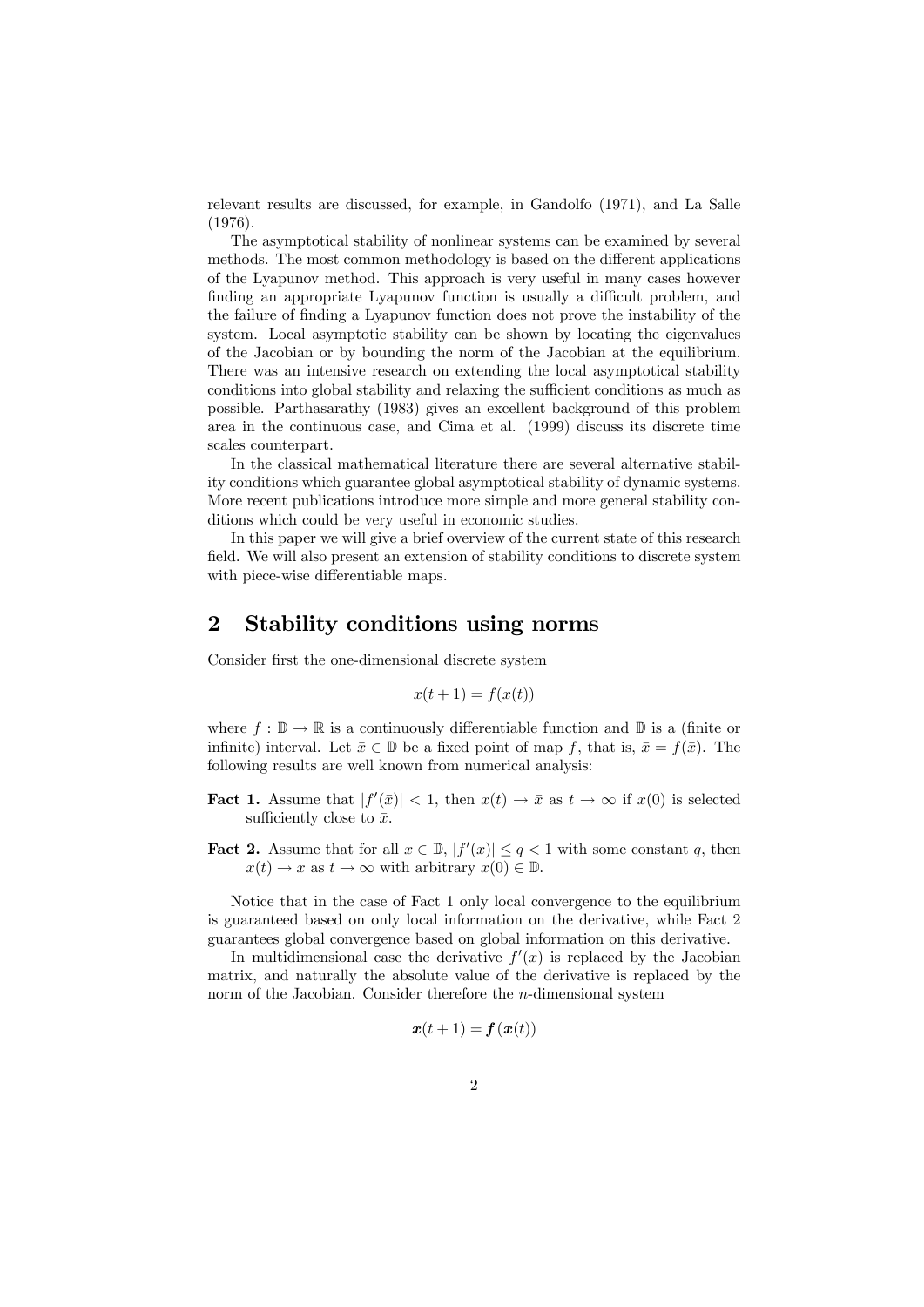where  $f : \mathbb{D} \to \mathbb{R}^n$  is a continuously differentiable function and  $\mathbb{D}$  is a convex subset of  $\mathbb{R}^n$ . Let  $\bar{x} \in \mathbb{D}$  be a fixed point of map f, and let  $J(x)$  denote the Jacobian of  $f$  at  $x$ . The following results are well known from systems theory:

**Fact 3.** Assume that with some matrix norm  $||\mathbf{J}(\bar{x})|| < 1$ . Then  $\mathbf{x}(t) \to \bar{x}$  as  $t \to \infty$  if  $x(0)$  is selected sufficiently close to  $\bar{x}$ .

**Fact 4.** Assume that  $||J(x)|| \le q < 1$  for all  $x \in \mathbb{D}$ , where q is a constant. Then  $\mathbf{x}(t) \to \bar{\mathbf{x}}$  as  $t \to \infty$  with arbitrary  $\mathbf{x}(0) \in \mathbb{D}$ .

These results are the most frequently used sufficient stability conditions to prove local or global asymptotic stability of the equilibrium. If a given matrix norm is greater than one, it does not prove instability, since there is the possibility that by selecting another norm stability still can be proved. The most commonly used matrix norms are as follows. Let  $a_{ij}$  denote the  $(i, j)$  element of an  $n \times n$  matrix **A**. Then

$$
||\mathbf{A}||_1 = \max_j \sum_{i=1}^n |a_{ij}| \quad \text{(column norm)} \tag{1}
$$

$$
||\mathbf{A}||_{\infty} = \max_{i} \sum_{j=1}^{n} |a_{ij}| \quad \text{(row norm)} \tag{2}
$$

$$
||\mathbf{A}||_2 = \max_{k} \sqrt{\lambda_{\mathbf{A}^T \mathbf{A}}^{(k)}} \quad \text{(Euclidean norm)} \tag{3}
$$

where the eigenvalues of  $\mathbf{A}^T \mathbf{A}$  are  $\lambda_{\mathbf{A}^T \mathbf{A}}^{(k)}$   $(k = 1, 2, ..., n)$ . Example 1. As a simple example consider matrices

$$
\mathbf{A}_1 = \begin{pmatrix} 0.8 & 0.8 \\ 0 & 0 \end{pmatrix}, \mathbf{A}_2 = \begin{pmatrix} 0.8 & 0 \\ 0.8 & 0 \end{pmatrix}, \text{ and } \mathbf{A}_3 = \begin{pmatrix} 0.51 & 0.51 \\ 0.51 & 0 \end{pmatrix}.
$$

Then clearly

$$
||A_1||_1 = 0.8
$$
  $||A_1||_{\infty} = 1.6$   $||A_1||_2 = 0.8 \cdot \sqrt{2} \approx 1.13$   
 $||A_2||_1 = 1.6$   $||A_2||_{\infty} = 0.8$   $||A_2||_2 = 0.8 \cdot \sqrt{2} \approx 1.13$ 

and

$$
||\mathbf{A}_3||_1 = 1.02
$$
  $||\mathbf{A}_3||_{\infty} = 1.02$   $||\mathbf{A}_3||_2 = 0.51 \cdot \sqrt{\frac{3+\sqrt{5}}{2}} \approx 0.825.$ 

Notice that in each case only one norm is below 1, the other two norms are greater than one.  $\nabla$ 

In many economic models function  $f$  is only piece-wise differentiable on D because of nonnegativity conditions on production levels and prices as well as presence of capacity limits. The above mentioned Facts 3 and 4 cannot be applied in such cases without further consideration. If  $f$  is continuously differentiable in a neighborhood of  $\bar{x}$ , that is,  $\bar{x}$  is in the interior of a subregion of  $\mathbb D$  in which f is continuously differentiable, then Fact 3 can be used to prove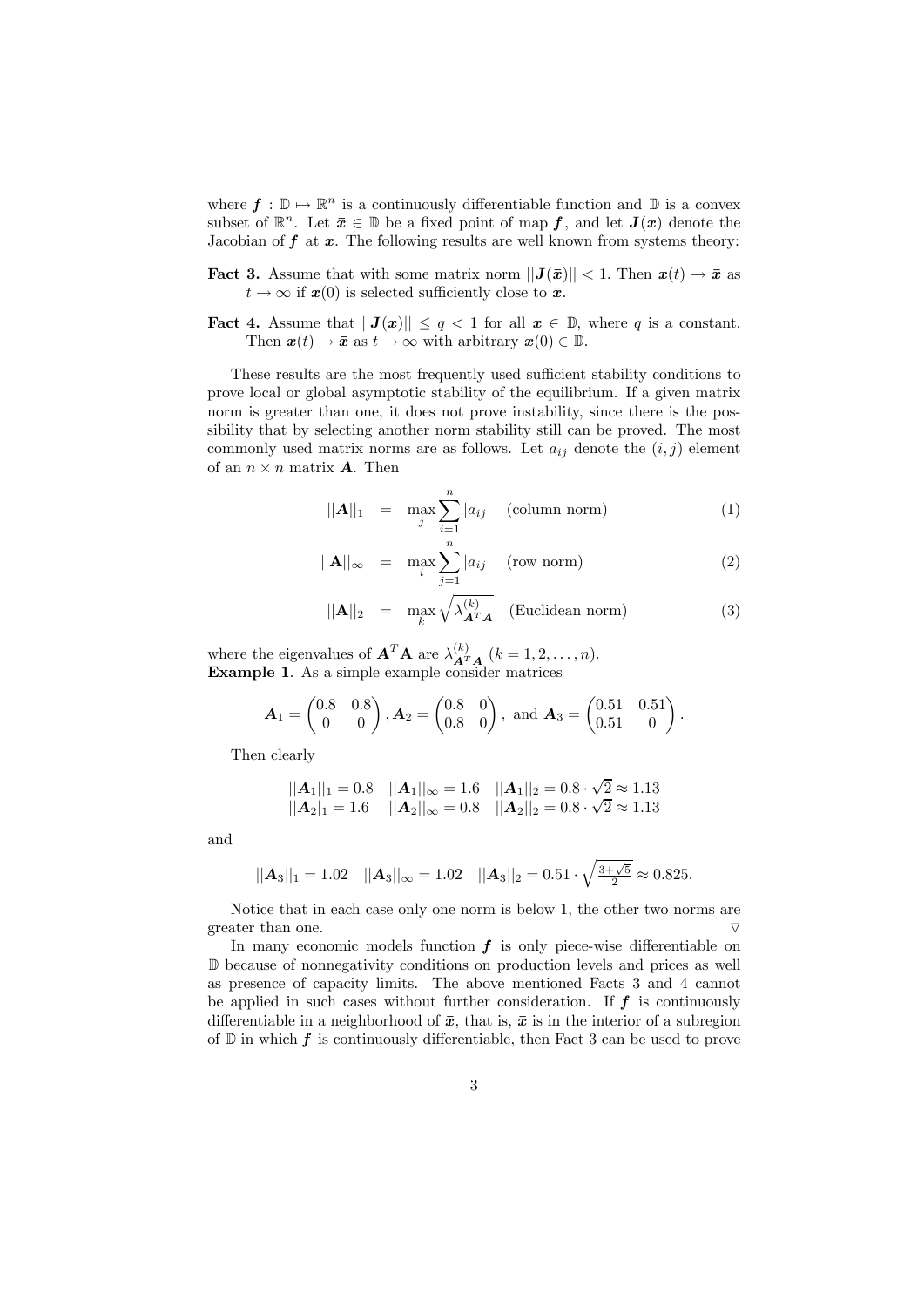local asymptotical stability. However if  $\bar{x}$  is on the boundary between two subregions, then the Jacobian usually does not exist at  $\bar{x}$ , so this result cannot be applied. Fact 4 assumes the existence of  $J(x)$  for all  $x \in \mathbb{D}$ , which is not the case if  $f$  is only piece-wise differentiable. With some additional considerations we can however extend these results.

Assume now that  $\mathbb{D}$  is convex in  $\mathbb{R}^n$  and it is the union of sets  $\mathbb{D}^{(1)}$ ,  $\mathbb{D}^{(2)}$ ,... with mutually exclusive interiors. Assume furthermore that  $f$  is continuous on  $\mathbb D$  and its restriction  $f^{(k)}$  on  $\mathbb D^{(k)}$  is continuously differentiable in the interior of  $\mathbb{D}^{(k)}$   $(k = 1, 2, \ldots)$ . Assume in addition that one of the following two conditions hold:

- (A) For all k, there is an open set containing  $\mathbb{D}^{(k)}$  such that  $f^{(k)}$  can be extended to it, and  $f^{(k)}$  remains continuously differentiable there. Assume also that for the linear segment connecting  $\bar{x}$  and any  $x \in \mathbb{D}$  there are finitely many values  $0 = t_0 < t_1 < \cdots < t_{K(x)} = 1$  such that all points of the linear segment connecting  $\bar{x} + t_l(x - \bar{x})$  and  $\bar{x} + t_{l+1}(x - \bar{x})$  belongs to the same  $\mathbb{D}^{(k_l)}$   $(l = 0, 1, \ldots, K(\mathbf{x}) - 1).$
- (B) For all linear subsegments connecting  $\bar{x} + t_l(x \bar{x})$  and  $\bar{x} + t_{l+1}(x \bar{x})$ defined in the previous assumption there are sequences  $\{u_i\} \rightarrow \bar{x} + t_l(x-\bar{y})$  $\bar{x}$ ) and  $\{v_i\} \to \bar{x} + t_{l+1}(x - \bar{x})$  as  $i \to \infty$  such that the entire linear segment connecting  $u_i$  and  $v_i$  is in the interior of  $\mathbb{D}^{(k_l)}$  for all i.

Assume finally that there is a constant  $q$ , such that for all  $k$ , and for all  $x \in \mathbb{D}^{(k)}$  (under assumption (A)) or  $x \in \text{int } \mathbb{D}^{(k)}$  (under assumption (B)),  $||J^{(k)}(x)|| \leq q < 1$ , where  $J^{(k)}$  is the Jacobian of  $f^{(k)}$ .

**Theorem 1** Under the above conditions  $x$  is the only equilibrium and it is globally asymptotically stable.

**Proof.** For all  $x \in \mathbb{D}$ ,

$$
||f(x) - \bar{x}|| = ||f(x) - f(\bar{x})|| = \left\| \sum_{l=0}^{K(x)-1} (f(\bar{x} + t_{l+1}(x - \bar{x}))) - f(\bar{x} + t_l(x - \bar{x})) \right\|
$$
  
\n
$$
\leq \sum_{l=0}^{K(x)-1} \left\| \int_{t_l}^{t_{l+1}} J^{(k_l)}(\bar{x} + t(x - \bar{x})) (x - \bar{x}) dt \right\|
$$
  
\n
$$
\leq \sum_{l=0}^{K(x)-1} \int_{t_l}^{t_{l+1}} \left\| J^{(k_l)}(\bar{x} + t(x - \bar{x})) \right\| \cdot \|x - \bar{x}\| dt
$$
  
\n
$$
\leq q \cdot ||x - \bar{x}|| \sum_{l=0}^{K(x)-1} (t_{l+1} - t_l) = q \cdot ||x - \bar{x}||.
$$

Therefore for  $t \geq 1$ ,

$$
||\boldsymbol{x}(t)-\boldsymbol{\bar{x}}|| \leq q \cdot ||\boldsymbol{x}(t-1)-\boldsymbol{\bar{x}}|| \leq \cdots \leq q^{t} ||\boldsymbol{x}(0)-\boldsymbol{\bar{x}}||,
$$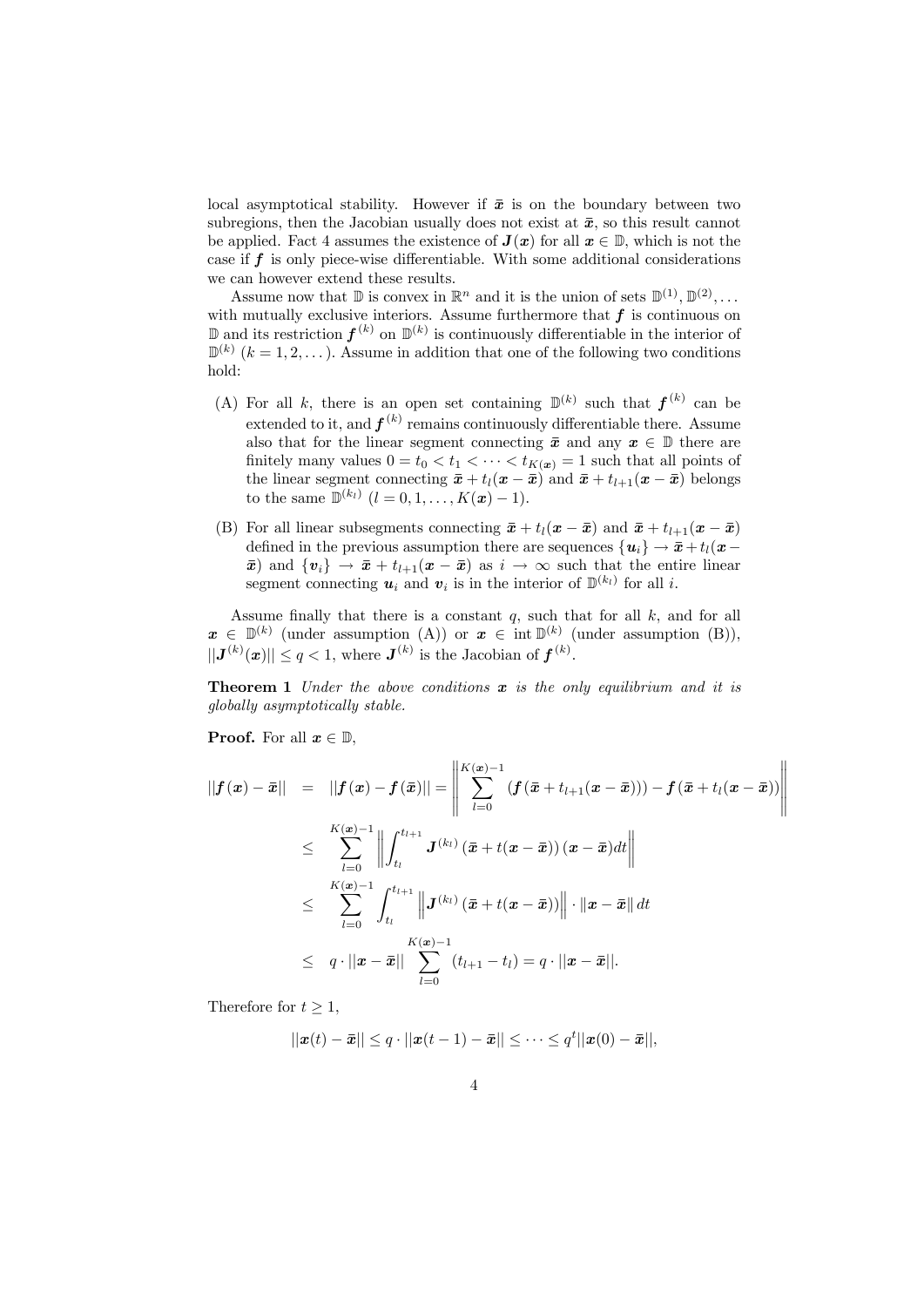which converges to zero as  $t \to \infty$ . The uniqueness of the equilibrium is a simple consequence of this convergence.

We will show some applications of this theorem in Section 4.

Local asymptotic stability is guaranteed, if the conditions of the Theorem are true with D replaced by a neighborhood of the equilibrium that contains the equilibrium in its interior.

# 3 Stability conditions using eigenvalues

Consider first the discrete system (2).

It is well known that if all eigenvalues of an  $n \times n$  matrix **A** are inside the unit circle, then there is a matrix norm such that  $||A|| < 1$  (see for example, Ortega and Rheinboldt, 1970). This observation and Fact 3 imply the following result:

**Fact 5.** Assume f is continuously differentiable in a neigborhood of  $\bar{x}$  and all eigenvalues of the Jacobian  $J(\bar{x})$  are inside the unit circle then  $\bar{x}$  is locally asymptotically stable.

In the case of time invariant linear systems the Jacobian is the constant coefficient matrix, and in this case the condition of the theorem is sufficient and necessary. In the case of nonlinear systems this result gives only sufficient conditions, since if some eigenvalues have unit absolute values and all others are inside the unit circle, then the system can be unstable, or marginally stable, or even globally asymptotically stable as it is shown in the following examples: Example 2. Consider system

$$
\boldsymbol{x}(t+1) = \begin{pmatrix} 1 & 1 \\ 0 & 1 \end{pmatrix} \boldsymbol{x}(t)
$$

with both eigenvalues being equal to one. There are infinitely many equilibria:  $\bar{x}_1$  = arbitrary and  $\bar{x}_2 = 0$ . It is easy to see that

$$
\boldsymbol{x}(t) = \begin{pmatrix} 1 & 1 \\ 0 & 1 \end{pmatrix}^t \boldsymbol{x}(0) = \begin{pmatrix} 1 & t \\ 0 & 1 \end{pmatrix} \boldsymbol{x}(0)
$$

which show that if  $x_2(0) \neq 0$ , then  $x_1(t)$  converges to  $+\infty$  or  $-\infty$  so the system is unstable.

Consider next the one-dimensional system

$$
x(t+1) = -x(t)
$$

with eigenvalue -1. Clearly,  $x(t) = (-1)^{t}x(0)$ , so the zero equilibrium is only marginally stable.

And finally consider again a one-dimensional system

$$
x(t+1) = x(t) e^{-x(t)^2}
$$

.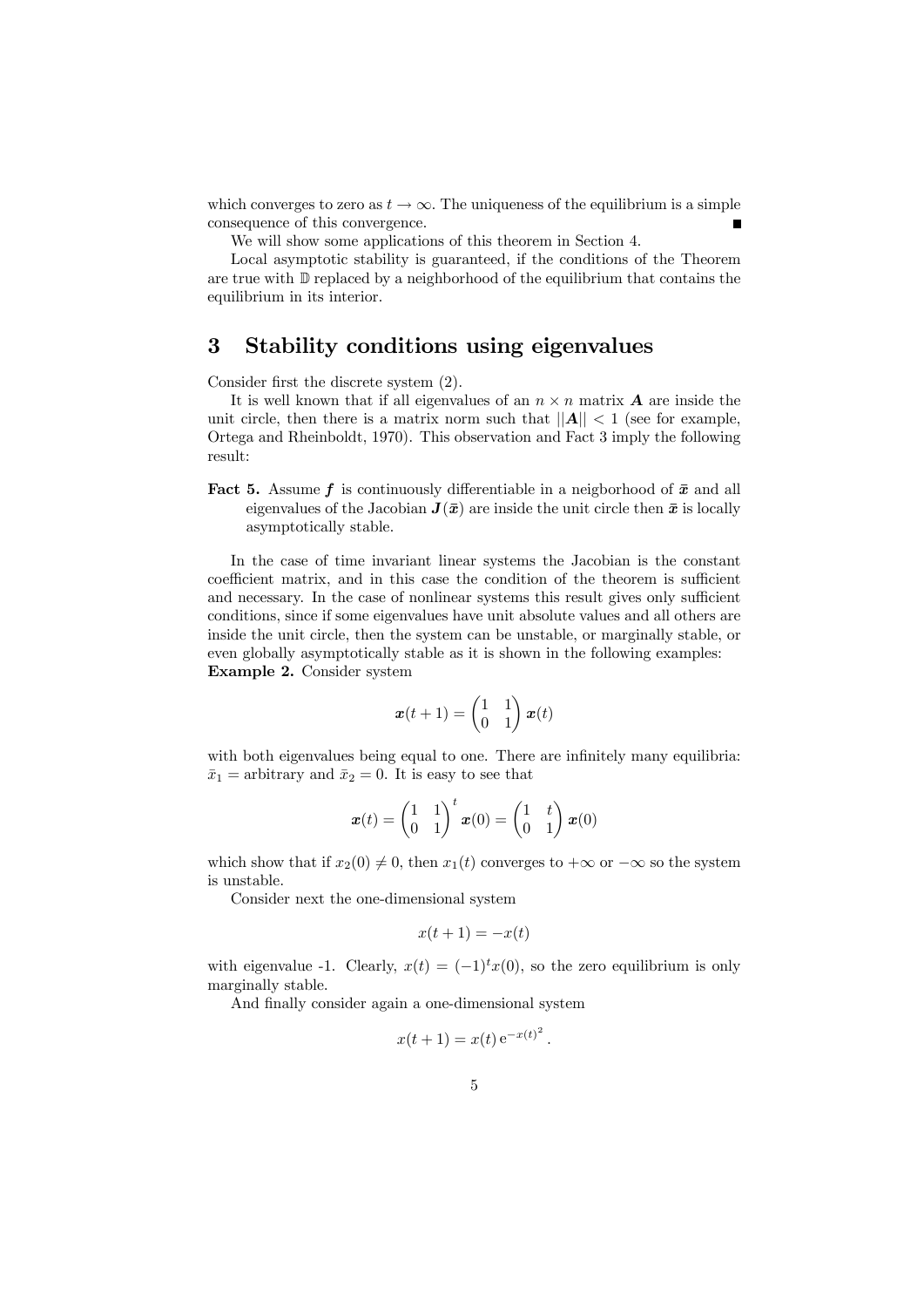Notice that  $x(0) > 0$  implies that for all t,  $0 < x(t+1) < x(t)$  and if  $x(0) < 0$ . then  $x(t) < x(t+1) < 0$ . Hence  $x(t)$  is monotonic and bounded, so convergent. Letting  $t \to \infty$  in the systems equation implies that the limit equals zero, which is the unique equilibrium of the system. Hence the system is globally asymptotical stable.  $\triangledown$ 

The extension of Fact 4 in terms of the eigenvalues of the Jacobian is not true in general. If the eigenvalues of  $J(x)$  for all  $x \in \mathbb{D}$  are inside the unit circle, then for all  $x \in \mathbb{D}$  there is a matrix norm such that the norm of  $J(x)$  is below one, however this norm is usually different for different values of  $x$ . The following example gives a general n-dimensional discrete system in which the eigenvalues of  $J(x)$  are inside the unit circle even there is a constant  $q \in [0, 1)$ such that the absolute values of the eigenvalues of  $J(x)$  for all  $x \in \mathbb{R}^n$  are less than  $q$ , and the system is not globally asymptotically stable (for more details see Cima et al., 1999).

**Example 3.** Consider the *n*-dimensional system  $(1)$  with

$$
\bm{f}\left(\bm{x}\right)=\left(-\frac{kx_2^3}{1+x_1^2+x_2^2},\frac{kx_1^3}{1+x_1^2+x_2^2},\frac{1}{2}x_3,\ldots,\frac{1}{2}x_n\right)^T
$$

where  $k \in \left(1, \frac{2}{\sqrt{2}}\right)$ 3 ). This function is continuously differentiable in  $\mathbb{R}^n$ ,  $\bar{x} = 0$  is a fixed point and it has the following properties:

(a) The eigenvalues of the Jacobian are  $\lambda_1 = \lambda_2 = 0, \lambda_3 = \cdots = \lambda_n = \frac{1}{2}$  if  $x_1x_2 = 0$ , otherwise  $\lambda_1$  and  $\lambda_2$  are complex with absolute values less than  $\frac{\sqrt{3}}{2}k < 1$  and  $\lambda_3 = \cdots = \lambda_n = \frac{1}{2}$ ;

(b) 
$$
f^4\left(\frac{1}{\sqrt{k-1}}, 0, \ldots, 0\right) = \left(\frac{1}{\sqrt{k-1}}, 0, \ldots, 0\right)
$$
.

In an important special case however such counter example cannot be found, as the following results state (see Cima et al., 1999).

**Fact 6.** Assume that  $f : \mathbb{R}^n \to \mathbb{R}^n$  is a continuously differentiable triangular map, that is,

 $f(x)=(f_1(x_1), f_2(x_1, x_2), \ldots, f_n(x_1, x_2, \ldots, x_n)).$ 

Let  $\bar{x}$  be an equilibrium of system (2) and assume that the absolute values of the eigenvalues of  $J(x)$  are less than one for all  $x \in \mathbb{R}^n$ . Then  $\bar{x}$  is globally asymptotically stable.

**Fact 7.** Let  $f : \mathbb{R}^2 \to \mathbb{R}^2$  be a polynomial map with all eigenvalues of  $J(x)$ having absolute values less than one for all  $x \in \mathbb{R}^2$ . Then system (2) has a unique equlibrium that is globally asymptotically stable.

The following example (see Cima et al., 1997) shows that Fact 7 does not hold for all higher dimensional systems.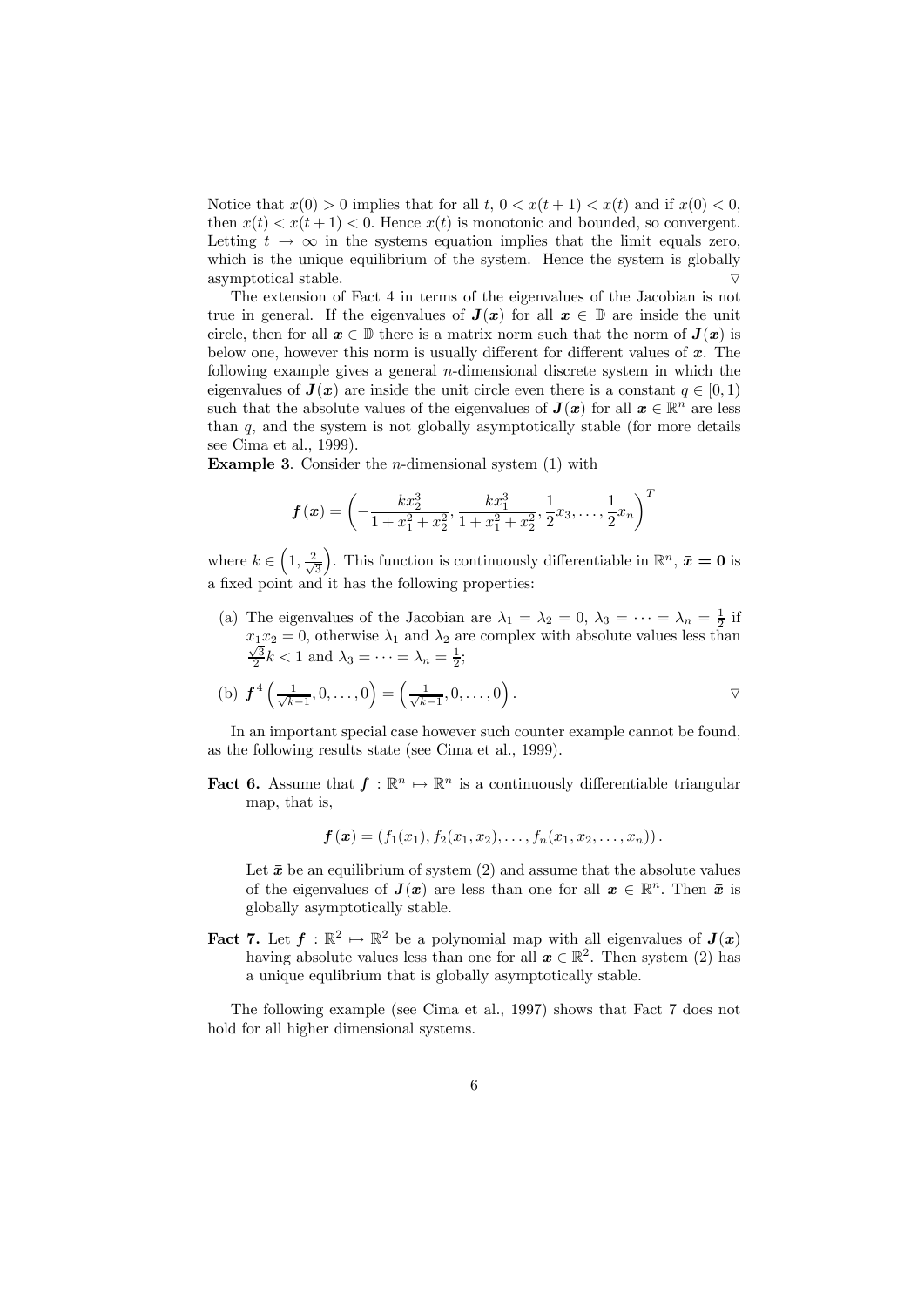Example4. Assume now that

$$
\bm{f}\left(\bm{x}\right)=\left(\frac{1}{2}x_{1}+x_{3}d(\bm{x})^{2},\frac{1}{2}x_{2}-d(\bm{x})^{2},\frac{1}{2}x_{3},\ldots,\frac{1}{2}x_{n}\right)^{T}
$$

with  $d(\mathbf{x}) = x_1 + x_2x_3$ . This is clearly a polynomial map with zero fixed point and it satisfies the following properties:

- (a) For all  $\mathbf{x} \in \mathbb{R}^n$ , the eigenvalues of  $\mathbf{J}(\mathbf{x})$  are equal to  $\frac{1}{2}$ ;
- (b) If  $\mathbf{x}(0) = \left(\frac{147}{32}, -\frac{63}{32}, 0, \ldots, 0\right)^T$ , then for  $t \ge 1$ ,

$$
\boldsymbol{x}(t) = \left(\frac{147}{32} \cdot 2^t, -\frac{63}{32} \cdot 2^t, \left(\frac{1}{2}\right)^t, 0, \dots, 0\right)^T
$$

,

so the system is unstable.  $\qquad \qquad \nabla$ 

The following statement gives a sufficient condition for the instability of the equilibrium

**Fact 8.** Assume that at least one eigenvalue of  $J(\bar{x})$  has absolute value larger than one. Then  $\bar{x}$  is unstable.

A simple elementary proof of this result is given in Li and Szidarovszky (1999).

We now turn our attention to the continuous system

$$
\dot{\boldsymbol{x}} = \boldsymbol{f}\left(\boldsymbol{x}\right),
$$

where  $f : \mathbb{D} \to \mathbb{R}^n$  with  $\mathbb{D} \subset \mathbb{R}^n$ . Assume that  $\bar{x}$  is an equilibrium of this system, which is in the interior of D.

The continuous counterpart of Fact 5 can be given as follows.

**Fact 9.** Assume f is continuously differentiable in a neighborhood of  $\bar{x}$  and all eigenvalues of  $J(\bar{x})$  have negative real parts. Then  $\bar{x}$  is locally asymptocally stable.

Similarly to the discrete case, this condition is sufficient and necessary for time invariant, linear systems. However in the case of nonlinear systems the above condition is only sufficient, since if some eigenvalues have zero real parts and all other eigenvalues have negative real parts, then the system can be unstable, or marginally stable, or even globally asymptotically stable, as it is illustrated in the following examples.

Example 5. Consider first the two-dimensional system

$$
\dot{\boldsymbol{x}} = \begin{pmatrix} 0 & 1 \\ 0 & 0 \end{pmatrix} \boldsymbol{x}
$$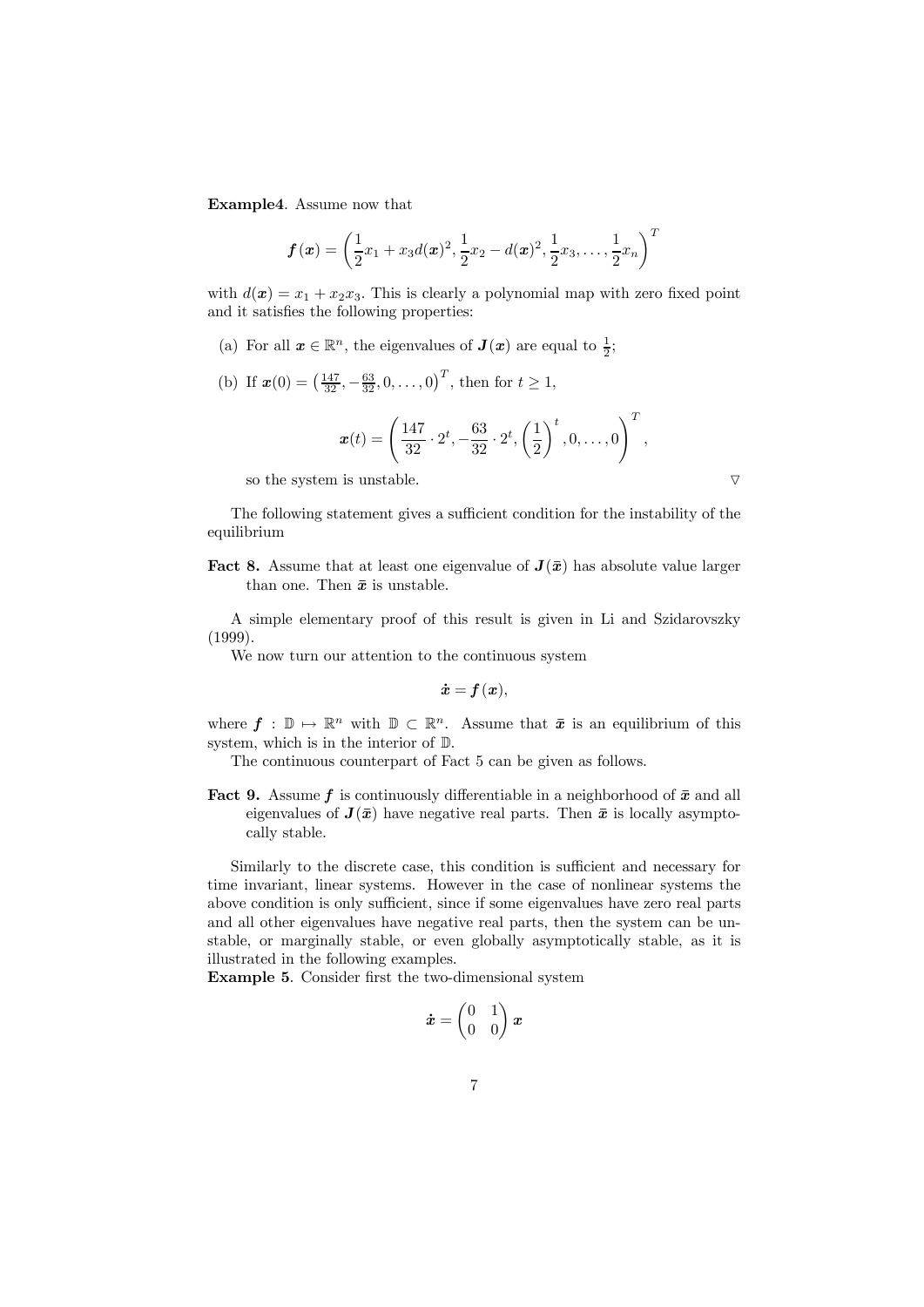where the equilibrium is  $\bar{x}_1$  = arbitrary and  $\bar{x}_2 = 0$ . Both eigenvalues of the Jacobian are equal to zero, and it is easy to see that

$$
\boldsymbol{x}(t) = \begin{pmatrix} 1 & t \\ 0 & 1 \end{pmatrix} \boldsymbol{x}(0),
$$

so the system is unstable.

Consider next the one-dimensional system

 $\dot{x}=0$ 

with zero eigenvalue. Then all solutions are constant, the equilibrium is any real number and all are marginally stable.

Consider finally the system

 $\dot{x} = -x^3$ 

where  $\bar{x} = 0$  is the only equilibrium, and the eigenvalue is zero at  $\bar{x} = 0$ . This equation is separable, so it can be easily solved:

$$
x(t) = \frac{x(0)}{\sqrt{1 + 2tx(0)^2}}.
$$

Clearly with  $x(0) \neq 0$ ,  $x(t) \to 0$  as  $t \to \infty$  showing the global asymptotical stability of the equilibrium stability of the equilibrium.

The extension if Fact 9 to global asymptotical stability is true only in the two-dimensional case (see Gutierrez, 1995; Fernandes et al., 2004).

**Fact 10.** Assume that  $f : \mathbb{R}^2 \to \mathbb{R}^2$  is differentiable and  $\bar{x}$  is an equilibrium of system (7). Assume furthermore that for all  $x \in \mathbb{R}$ , the eigenvalues if  $J(x)$  have negative real parts. Then  $\bar{x}$  is globally asymptotically stable.

This result however is not true in higher dimensions as the following example shows.

#### Example 6. Let

$$
f(x) = (-x_1 + x_3d(x)^2, -x_2 - d(x)^2, -x_3, \ldots, -x_n)^T
$$

with  $d(\mathbf{x}) = x_1 + x_2x_3$  as in Example 4. It is easy to see that the eigenvalues of  $J(x)$  are equal to -1 for all  $x \in \mathbb{R}^n$ , and

$$
x_1(t) = 18e^t, x_2(t) = -12e^{2t}, x_3(t) = \cdots = x_n(t) = 0
$$

is a solutions of system (7) which shows that the zero equilibrium cannot be globally asymptotically stable.  $\triangledown$ 

The continuous counterpart of Fact 6 remains valid for continuous systems (see Markus and Yamabe, 1960).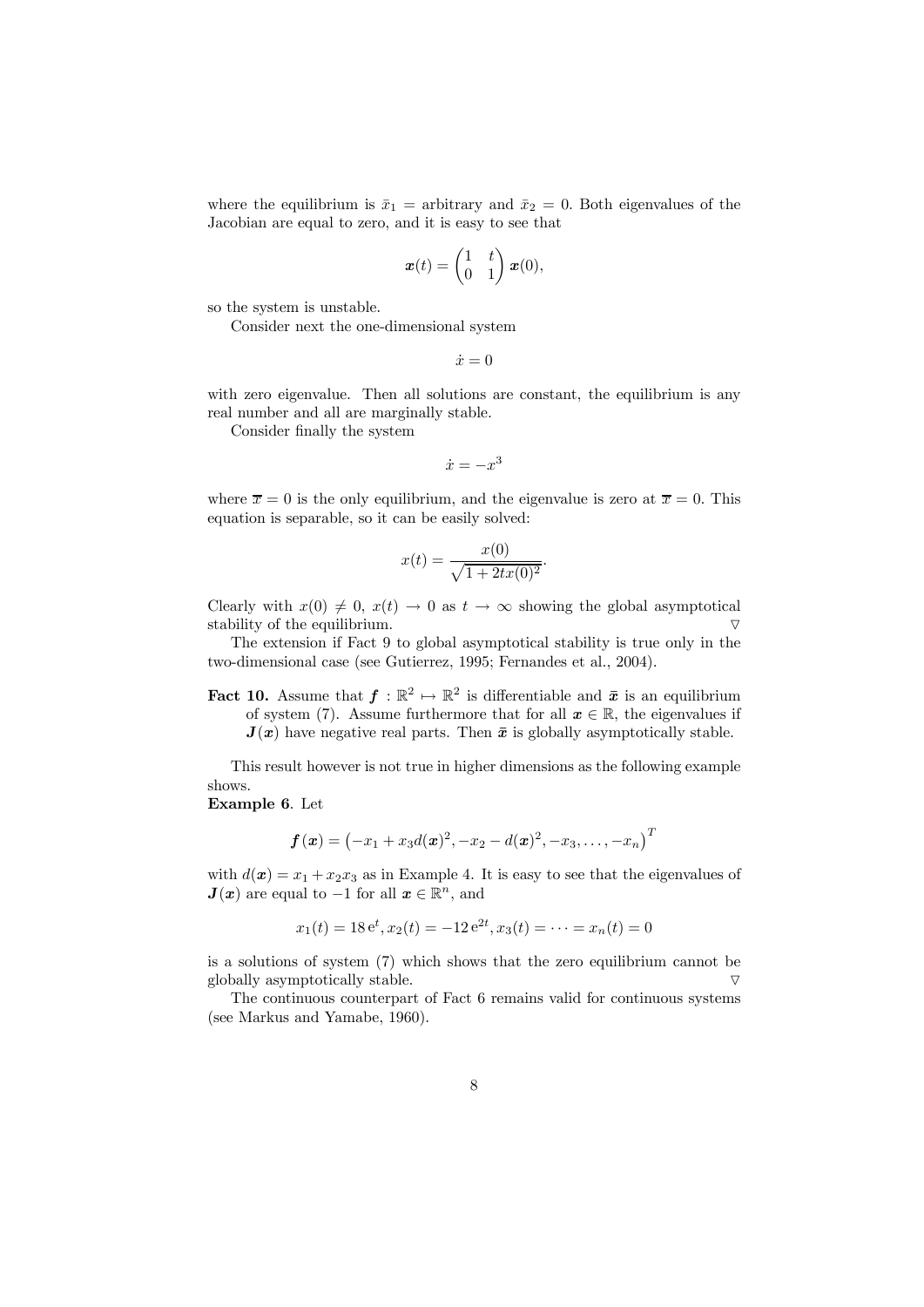**Fact 11.** Assume that  $f : \mathbb{R}^n \mapsto \mathbb{R}^n$  is a continuously differentiable triangular map such that for all i and  $x \in \mathbb{R}^n$ ,  $\frac{\partial f_i}{\partial x_i}(x) < 0$ . Then the equilibrium of system (7) is globally asymptotically stable.

Another useful sufficient condition is the following (see Markus and Yamabe, 1960).

**Fact 12.** Assume  $f : \mathbb{R}^n \to \mathbb{R}^n$  is continuously differentiable, and for all  $x \in$  $\mathbb{R}^n$ ,  $M(x) = J(x) + J(x)^T$  is negative definite. Assume furthermore that there are positive constrants  $\alpha$  and  $\beta$  such that

 $|\text{Trace}\,\mathbf{M}(\boldsymbol{x})| < \alpha \text{ and } |\text{Det}\,\mathbf{M}(\boldsymbol{x})| > \beta.$ 

Then  $\bar{x}$  is globally asymptotically stable.

Similarly to the discrete case, a simple sufficient instability condition is given in the following result.

**Fact 13.** Assume f is continuously differentiable in a neighborhood of  $\bar{x}$ , and at least one eigenvalue of  $J(\bar{x})$  has positive real part. Then  $\bar{x}$  is unstable.

### 4 Stability of special duopolies

It was earlier mentioned that if the eigenvalues of a matrix are inside the unit circle, then there is a matrix norm such that the norm of the matrix is below unity. In the 2-dimensional case for a large group of such matrices a very special type of norm can be selected. Assume that all eigenvalues of matrix

$$
\mathbf{A} = \begin{pmatrix} a & b \\ c & d \end{pmatrix}
$$

are inside the unit circle. The characteristic polynomial of **A** is given as  $\varphi(\lambda) =$  $(a - \lambda)(d - \lambda) - bc = \lambda^2 - \lambda(a + d) + (ad - bc)$ , so the matrix elements satisfy relations (see for example Bischi et al., 2009)

$$
\pm(a+d) + (ad - bc) + 1 > 0 ad - bc < 1.
$$
 (4)

Select a diagonal matrix

$$
\boldsymbol{T} = \begin{pmatrix} x & 0 \\ 0 & 1 \end{pmatrix}
$$

with  $x > 0$ , and consider the row norm of **A** generated by matrix **T**:

$$
||\mathbf{T} \mathbf{A} \mathbf{T}^{-1}||_{\infty} = \left\| \begin{pmatrix} a & bx \\ \frac{c}{x} & d \end{pmatrix} \right\|_{\infty} = \max \left\{ |a| + |b|x, \frac{|c|}{x} + |d| \right\}.
$$

This is below unity, if  $|a| < 1$ ,  $|d| < 1$ , furthermore

$$
|a| + |b|x < 1
$$
 and  $\frac{|c|}{x} + |d| < 1$ ,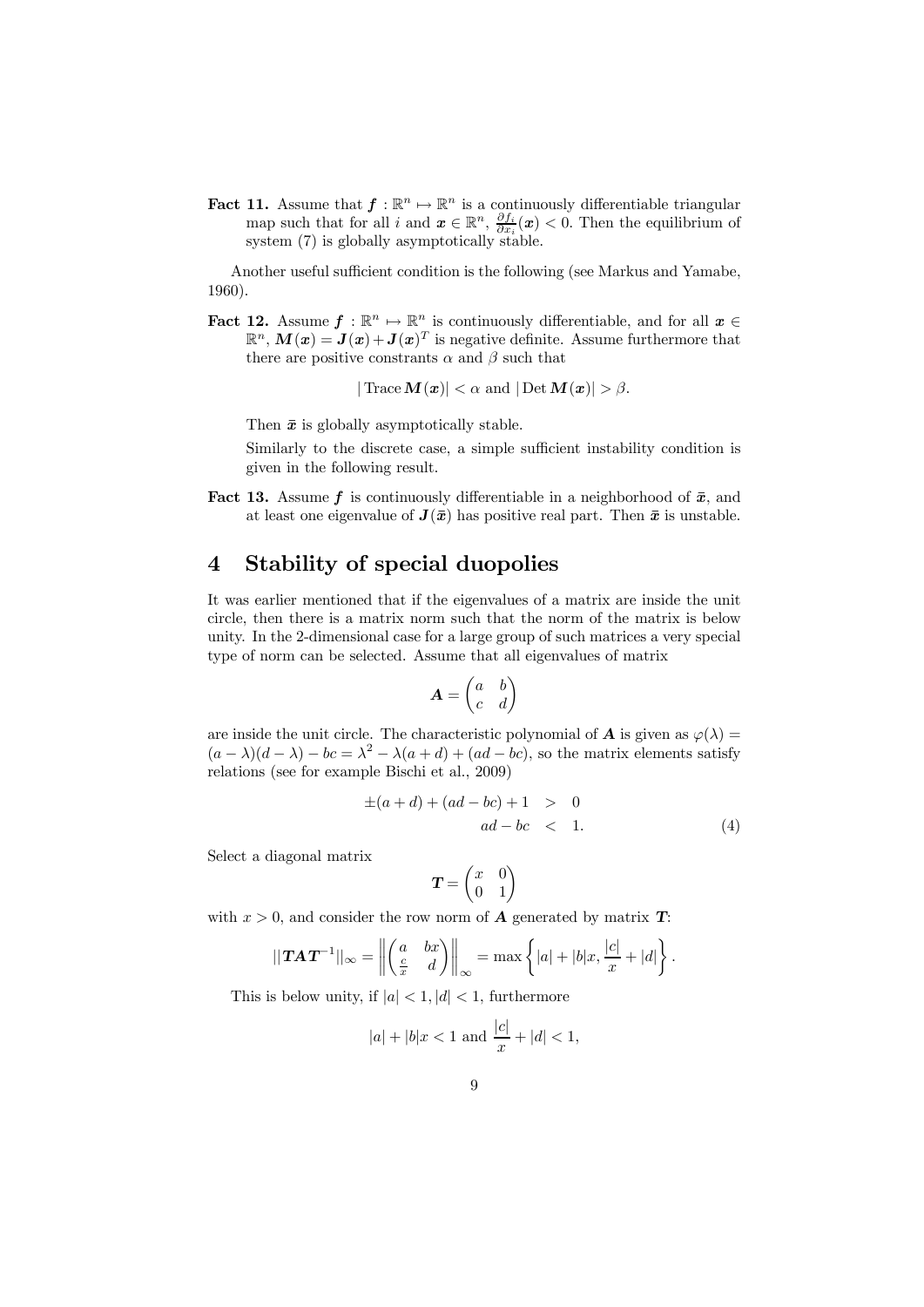which occurs if and only if

$$
\frac{|c|}{1-|d|} < x < \frac{1-|a|}{|b|}.\tag{5}
$$

Suitable  $x$  exists, if

$$
|bc| < (1 - |a|)(1 - |d|)
$$

or

$$
-(|a|+|d|)+|ad|-|bc|+1>0
$$

which is consequence of the first condition of (8) if  $ad \geq 0$  and  $bc \geq 0$ . Hence we have the following result.

**Fact 14.** Assume  $|a| < 1, |d| < 1, ad \ge 0$  and  $bc \ge 0$ . Assume furthermore that the eigenvalues of matrix  $\bf{A}$  are inside the unit circle. Then there is a row norm generated by a diagonal matrix with positive diagonal, such that the norm of  $A$  and that of all other matrices which can be obtained from A by decreasing the absolute value of at least one of its elements, are all less than unity.

Consider first a duopoly with linear cost and price functions. Then the profit of firm  $k$  has the form

$$
\varphi_k(x_1, x_2) = x_k(A - Bx_1 - Bx_2) - (c_k x_k + d_k)
$$

where all coefficients are positive. Assume that both firms have finite capacity limits, so  $0 \le x_k \le L_k$  for  $k = 1, 2$ . The best response of firm k is

$$
R_k(x_l) = \begin{cases} 0 & \text{if } x_l \ge \frac{A - c_k}{B} \\ L_k & \text{if } x_l \le \frac{A - c_k - 2BL_k}{B} \\ \frac{A - c_k - Bx_l}{2B} & \text{otherwise} \end{cases}
$$

with  $l \neq k$ . By assuming partial adjustment to best responses, the dynamic system can be written as follows:

$$
x_k(t+1) = x_k(t) + \alpha_k \cdot (R_k(x_l(t)) - x_k(t)) \quad (k = 1, 2).
$$

Notice that the value of  $R'_k$  is either  $-\frac{1}{2}$  or 0 in the different segments, so the four possible Jacobians are

$$
\begin{pmatrix} 1-\alpha_1 & -\frac{\alpha_1}{2} \\ -\frac{\alpha_2}{2} & 1-\alpha_2 \end{pmatrix}, \begin{pmatrix} 1-\alpha_1 & 0 \\ -\frac{\alpha_2}{2} & 1-\alpha_2 \end{pmatrix}, \begin{pmatrix} 1-\alpha_1 & -\frac{\alpha_1}{2} \\ 0 & 1-\alpha_2 \end{pmatrix} \text{ and } \begin{pmatrix} 1-\alpha_1 & 0 \\ 0 & 1-\alpha_2 \end{pmatrix}.
$$

It is always assumed that  $0 < \alpha_k \leq 1$ , so the first matrix satisfies the condition of Fact 14 on the matrix elements. The eigenvalues are inside the unit circle if and only if

$$
(1 - \alpha_1)(1 - \alpha_2) - \frac{\alpha_1 \alpha_2}{4} < 1,
$$
  
\n
$$
\pm (2 - \alpha_1 - \alpha_2) + (1 - \alpha_1)(1 - \alpha_2) - \frac{\alpha_1 \alpha_2}{4} + 1 > 0.
$$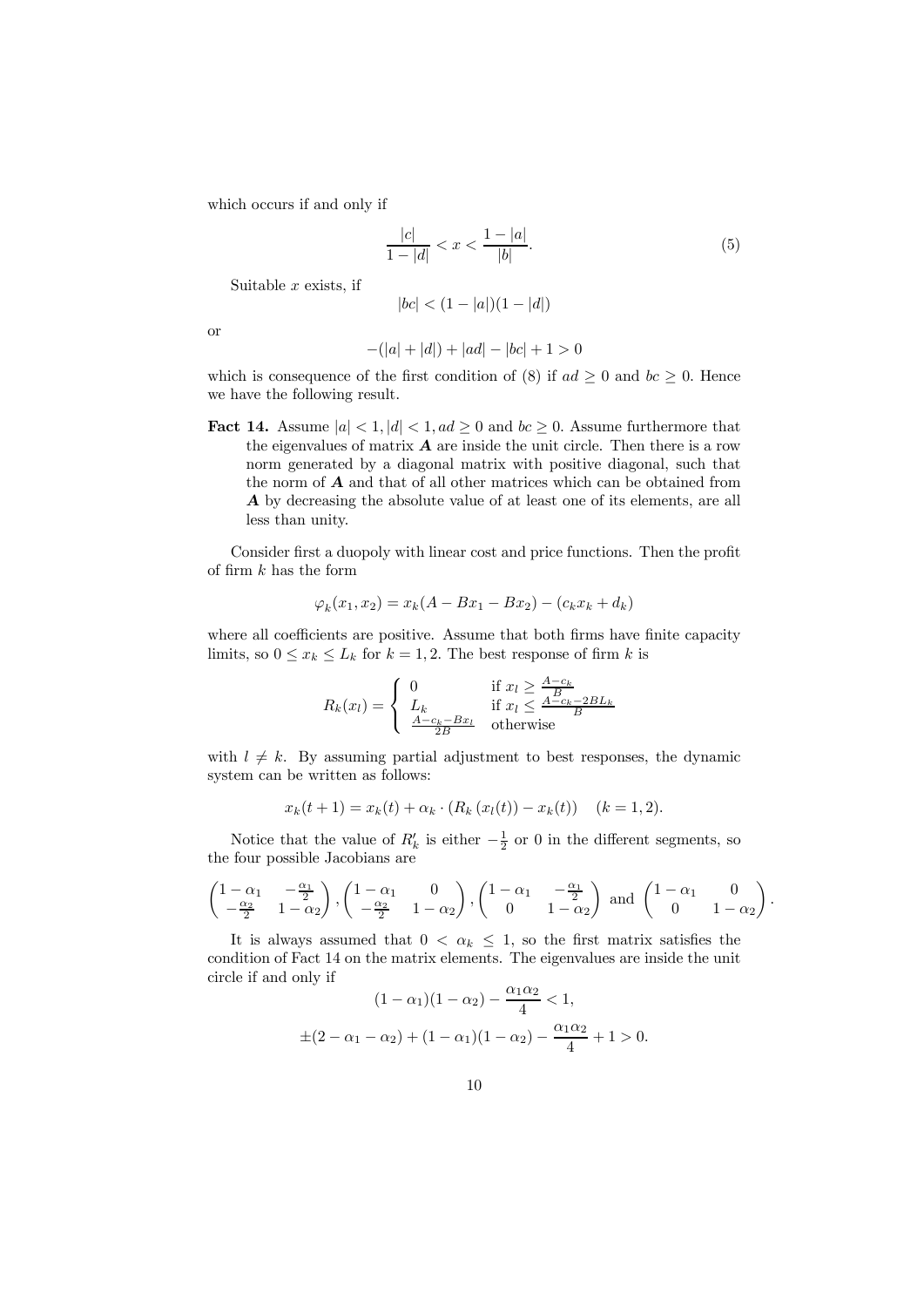The first inequality is clearly satisfied, the second is true with both positive and negative signs if

$$
-(2 - \alpha_1 - \alpha_2) + 1 - \alpha_1 - \alpha_2 + \frac{3}{4}\alpha_1\alpha_2 + 1 > 0
$$

$$
\frac{3}{4}\alpha_1\alpha_2 > 0
$$

or

which always holds. Hence all conditions of Fact 14 are satisfied, consequently system (11) is globally asymptotically stable.

Assume again linear price function but quadratic costs. The payoff of firm  $k$  is now as follows:

$$
\varphi_k(x_1, x_2) = x_k(A - Bx_1 - Bx_2) - (c_k x_k + d_k x_k^2).
$$

If  $B + d_k > 0$  for  $k = 1, 2$ , then  $\varphi_k$  is strictly concave in  $x_k$ , so the best response of firm  $k$  is given as

$$
R_k(x_l) = \begin{cases} 0 & \text{if } x_l \ge \frac{A - c_k}{B} \\ L_k & \text{if } x_l \le \frac{A - c_k - 2(B + d_k)L_k}{B} \\ \frac{A - c_k - Bx_l}{2(B + d_k)} & \text{otherwise.} \end{cases}
$$

By assuming again partial adjustment to best responses (dynamic equations (11)), the four possible Jacobians are

$$
\begin{pmatrix} 1-\alpha_1 & -\frac{\alpha_1 B}{2(B+d_1)} \\ -\frac{\alpha_2 B}{2(B+d_2)} & 1-\alpha_2 \end{pmatrix}, \begin{pmatrix} 1-\alpha_1 & 0 \\ -\frac{\alpha_2 B}{2(B+d_2)} & 1-\alpha_2 \end{pmatrix}, \begin{pmatrix} 1-\alpha_1 & -\frac{\alpha_1 B}{2(B+d_1)} \\ 0 & 1-\alpha_2 \end{pmatrix} \text{ and } \begin{pmatrix} 1-\alpha_1 & 0 \\ 0 & 1-\alpha_2 \end{pmatrix}.
$$

The first matrix satisfies the conditions of Fact 14 concerning the matrix elements. The eigenvalues are inside the unit circle if and only if

$$
(1 - \alpha_1)(1 - \alpha_2) - \frac{\alpha_1 \alpha_2 B^2}{4(B + d_1)(B + d_2)} < 1,
$$
  

$$
\pm (2 - \alpha_1 - \alpha_2) + (1 - \alpha_1)(1 - \alpha_2) - \frac{\alpha_1 \alpha_2 B^2}{4(B + d_1)(B + d_2)} + 1 > 0.
$$

The first inequality is clearly satisfied, and the second holds if

$$
-2 + \alpha_1 + \alpha_2 + 1 - \alpha_1 - \alpha_2 + \alpha_1 \alpha_2 \left( 1 - \frac{B^2}{4(B + d_1)(B + d_2)} \right) + 1 > 0
$$

which is valid if

$$
B^2 < 4(B + d_1)(B + d_2).
$$

Hence under this condition the equilibrium is globally asymptotically stable.

Let's turn our attention to general concave duopolies. Let  $p$  be the price function and  $C_k$  the cost function of firm k. It is assumed that these functions are twice continuously differentiable and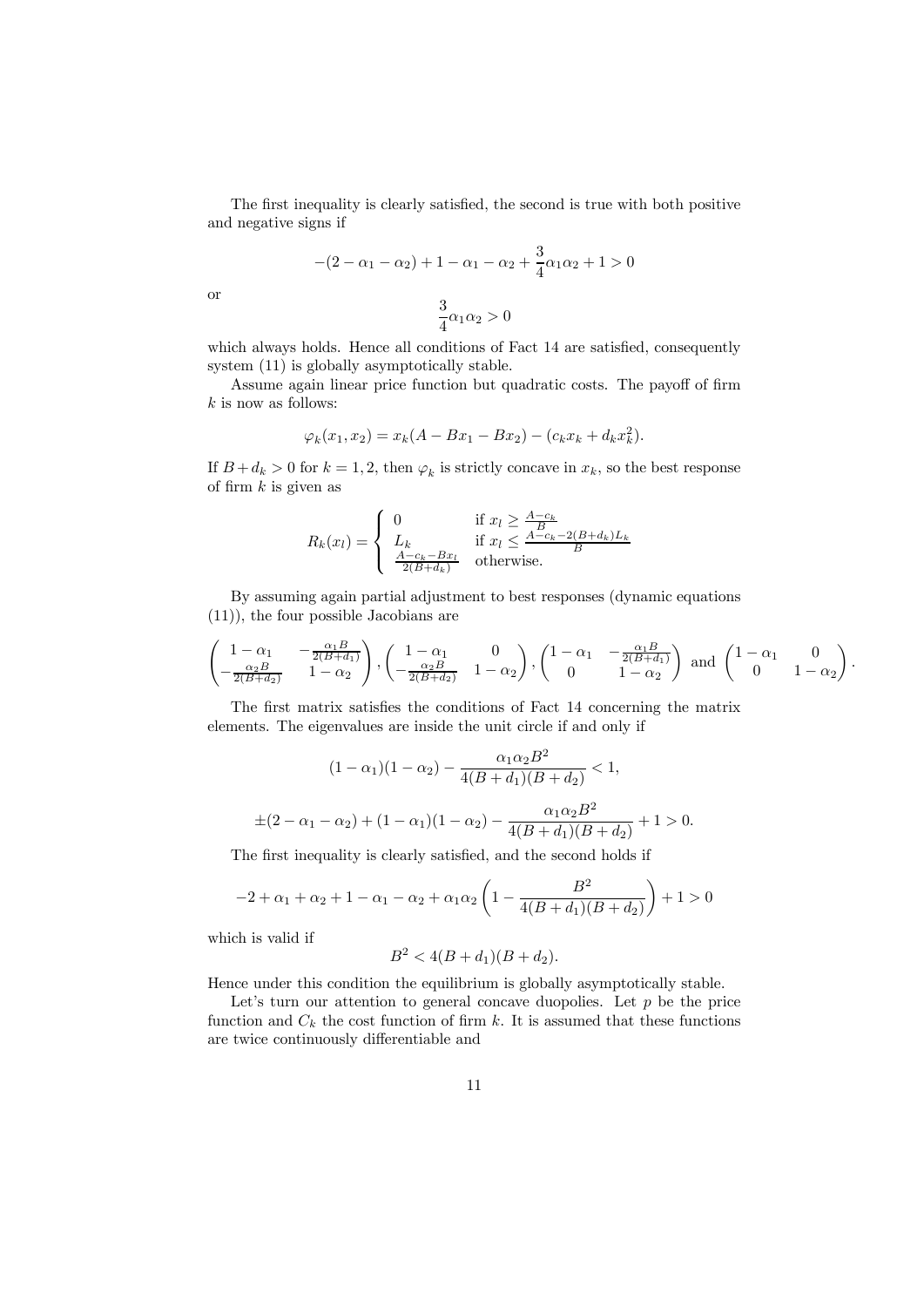a)  $p' < 0$ ; b)  $p' + x_k p'' \leq 0;$ c)  $p' - C''_k < 0$ 

for all feasible values of the relevant variables. It is known from oligopoly theory that in the case of finite capacity limits the best response of firm  $k$  is as follows:

$$
R_k(x_l) = \begin{cases} 0 & \text{if } p(x_l) - C'_k(0) \le 0\\ L_k & \text{if } p(x_l + L_k) + L_k p'(x_l + L_k) - C'_k(L_k) \ge 0\\ x_k^* & \text{otherwise} \end{cases}
$$

where  $x_k^*$  is the unique solution of the monotonic equation

$$
p(x_l + x_k) + x_k p'(x_l + x_k) - C'_k(x_k) = 0
$$

inside interval  $(0, L_k)$ . By implicite differentiation it is easy to see that in the case of interior best response

$$
-1 < R'_k(x_l) \le 0
$$

and in the first two cases  $R'_k(x_l) \equiv 0$ . By assuming dynamic equations (11), the Jacobian has again four possibilities

$$
\begin{pmatrix} 1-\alpha_1 & \alpha_1 R'_1 \ \alpha_2 R'_2 & 1-\alpha_2 \end{pmatrix}, \begin{pmatrix} 1-\alpha_1 & 0 \ \alpha_2 R'_2 & 1-\alpha_2 \end{pmatrix}, \begin{pmatrix} 1-\alpha_1 & \alpha_1 R'_1 \ 0 & 1-\alpha_2 \end{pmatrix} \text{ and } \begin{pmatrix} 1-\alpha_1 & 0 \ 0 & 1-\alpha_2 \end{pmatrix}.
$$

We will prove by using Fact 14, that there is a row-norm generated by a diagonal matrix with positive diagonal such that the norms of these Jacobians are below a constant  $q < 0$  on the entire region. Since the feasible region and all subregions are compact, there are constants  $r_1, r_2$  such that  $-1 < -r_1 \le R'_1(x_2) \le 0$ and  $-1 < -r_2 \le R'_2(x_1) \le 0$  everywhere in the feasible region (except on the boundaries between the subregions). Consider a diagonal matrix  $T = diag(x, 1)$ , then in the first case

$$
TJ(x)T^{-1} = \begin{pmatrix} 1 - \alpha_1 & \alpha_1 R'_1 x \\ \frac{\alpha_2 R'_2}{x} & 1 - \alpha_2 \end{pmatrix}
$$

The row norm of the first Jacobian generated by matrix  $T$  is

$$
\max\left\{1 - \alpha_1 + \alpha_1 x |R'_1|; 1 - \alpha_2 + \frac{\alpha_2}{x} |R'_2|\right\} \le \max\left\{1 - \alpha_1 + \alpha_1 x r_1; 1 - \alpha_2 + \frac{\alpha_2 r_2}{x}\right\} = q < 1
$$
 if

$$
r_2 < x < \frac{1}{r_1}.
$$

Feasible x can be found if  $r_2 < \frac{1}{r_1}$  or  $r_1r_2 < 1$ , which is obviously true. Hence the equilibrium of a concave duopoly is always globally asymptotically stable, since if any one or both  $R'_k$  is replaced with zero, the norm can only decrease, so it will always remain under q.